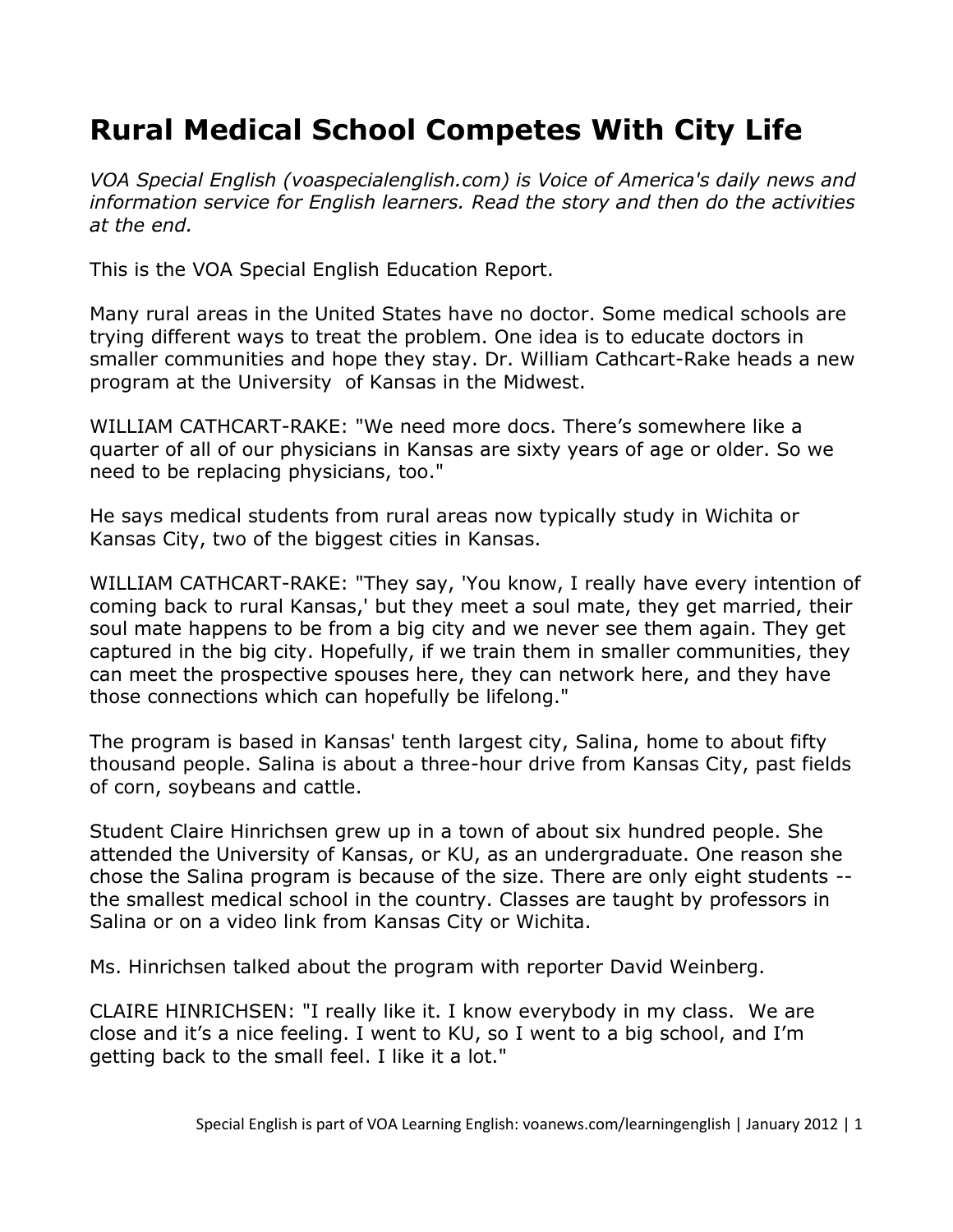DAVID WEINBERG: "How do these two compare, like going to KU and going here?"

CLAIRE HINRICHSEN: "They're a lot different. My first class in general chemistry in KU had more people in that lecture hall than there were in my town! So it was a big change and it was hard to get used to having so many people there."

Students who complete the four-year program will then do their residency training in a small community in the surrounding area. One place a resident might work is the Clay Center Clinic, where Dr. Kerry Murphy is a family physician.

KERRY MURPHY: "This is a clinic that has currently eight doctors and four midlevel practitioners and we cover, of course, this town, but we also have satellite clinics in two nearby towns. We just kind of operate as a what I call a 'cradle-tograve operation.' We deliver babies and go all the way up to doing nursing home care."

Rural doctors generally serve older, poorer patients. Going into a specialty in a big city can mean better working hours and more money to pay off student loans.

The Salina program will pay tuition for each year that students practice in a rural area in Kansas. Dr. Cathcart-Rake hopes four years of medical school and two years of residency will be enough time to put down roots.

WILLIAM CATHCART-RAKE: "It's going to be hopefully harder for them to break away from those roots and go to bigger cities."

*Now do the worksheet ...*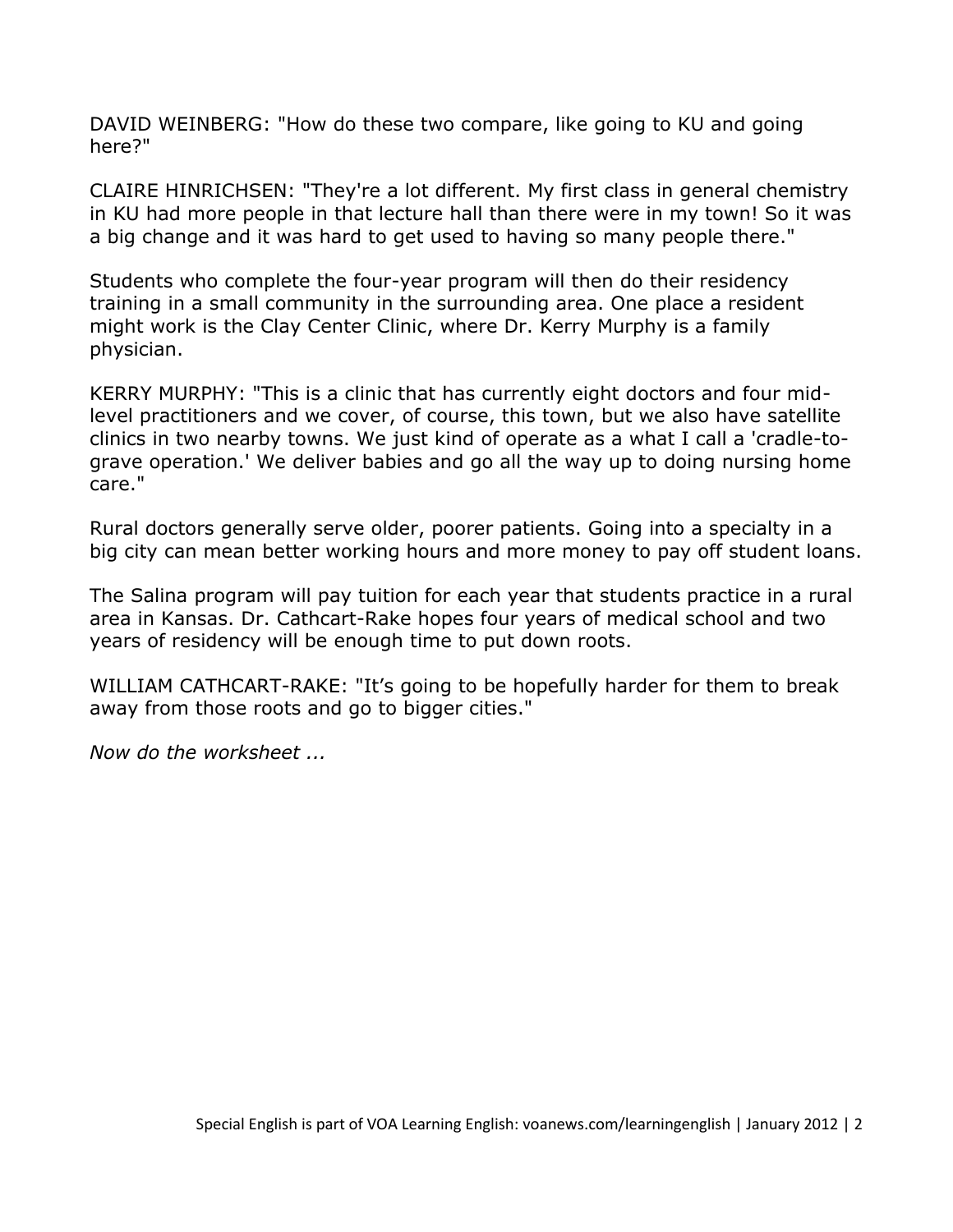## **Level: beginner - intermediate**

**Time: 20 -30 minutes** 

**This worksheet will help you learn new vocabulary about doctors. You will answer questions about the shortage of rural doctors in the US, and write a short paragraph about doctors in your country.**

- **1**. What does *rural* mean?
	- $\lceil$  1 in the city
	- [ ] in the country
	- [ ] in a hospital
- **2**. What is another word for *physician?*
	- [ ] doctor
	- [ ] student
	- [ ] professor
- **3.** What does it mean to *train* someone?
	- [ ] to learn from them
	- [ ] to buy something from someone
	- [ ] to teach them
- **4**. What is the article about?
	- [ ] there aren't enough doctors in rural areas
	- [ ] there are too many doctors in rural areas
- **5**. Read the sentence below. Is it *true* or *false*? If it is false, correct the sentence.

A way to get doctors to stay in rural areas is to educate them there. \_\_\_\_\_\_\_\_\_\_\_\_\_\_\_\_\_\_\_\_\_\_\_\_\_\_\_\_\_\_\_\_\_\_\_\_\_\_\_\_\_\_\_\_\_\_\_\_\_\_\_\_\_\_\_\_\_\_\_\_\_\_\_\_\_\_

\_\_\_\_\_\_\_\_\_\_\_\_\_\_\_\_\_\_\_\_\_\_\_\_\_\_\_\_\_\_\_\_\_\_\_\_\_\_\_\_\_\_\_\_\_\_\_\_\_\_\_\_\_\_\_\_\_\_\_\_\_\_\_\_\_\_

\_\_\_\_\_\_\_\_\_\_\_\_\_\_\_\_\_\_\_\_\_\_\_\_\_\_\_\_\_\_\_\_\_\_\_\_\_\_\_\_\_\_\_\_\_\_\_\_\_\_\_\_\_\_\_\_\_\_\_\_\_\_\_\_\_\_

\_\_\_\_\_\_\_\_\_\_\_\_\_\_\_\_\_\_\_\_\_\_\_\_\_\_\_\_\_\_\_\_\_\_\_\_\_\_\_\_\_\_\_\_\_\_\_\_\_\_\_\_\_\_\_\_\_\_\_\_\_\_\_\_\_\_

- **6**. Where does Dr. William Cathcart-Rake work?
- **7**. What reasons does Dr. William Cathcart-Rake give for doctors leaving rural Kansas?
- **8**. What is Kansas' tenth largest city? How many people live there?

Special English is part of VOA Learning English: voanews.com/learningenglish | January 2012 | 3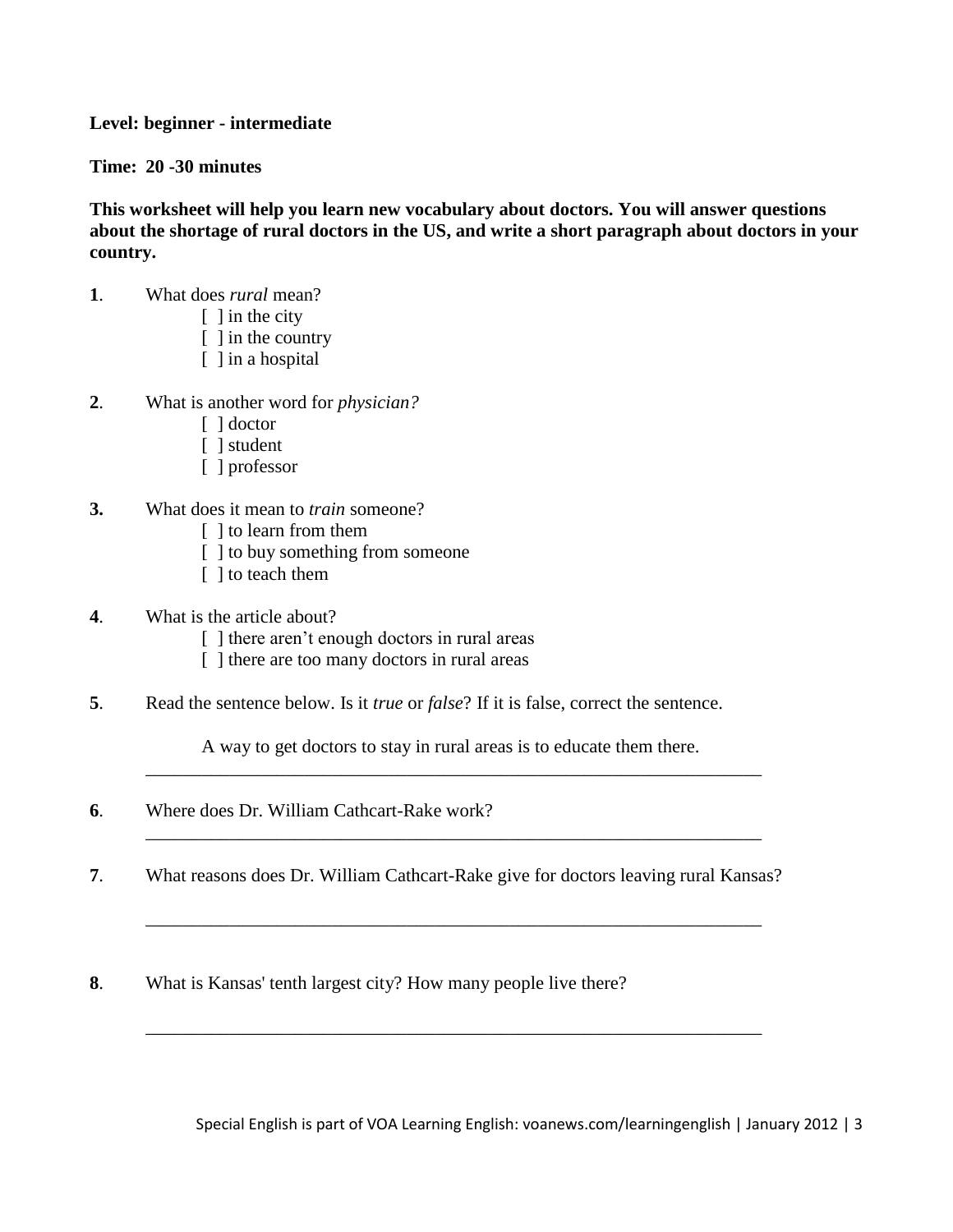**9.** Claire Hinrichsen is a student. How does she describe her classes?

**10**. Complete the following blanks with *rural* or *city* to make true sentences.

\_\_\_\_\_\_\_\_\_\_\_\_\_\_\_\_\_\_\_\_\_\_\_\_\_\_\_\_\_\_\_\_\_\_\_\_\_\_\_\_\_\_\_\_\_\_\_\_\_\_\_\_\_\_\_\_\_\_\_\_\_\_

A \_\_\_\_\_\_ doctor generally serves older, poorer patients. A \_\_\_\_\_\_ doctor usually works better hours and can make more money.

## **OVER TO YOU**

Is there shortage of doctors in rural areas in your country? Would you prefer to work in the country, or in the city?

\_\_\_\_\_\_\_\_\_\_\_\_\_\_\_\_\_\_\_\_\_\_\_\_\_\_\_\_\_\_\_\_\_\_\_\_\_\_\_\_\_\_\_\_\_\_\_\_\_\_\_\_\_\_\_\_\_\_\_\_\_\_\_\_\_\_\_\_\_\_\_\_\_\_\_\_\_\_\_\_\_\_ \_\_\_\_\_\_\_\_\_\_\_\_\_\_\_\_\_\_\_\_\_\_\_\_\_\_\_\_\_\_\_\_\_\_\_\_\_\_\_\_\_\_\_\_\_\_\_\_\_\_\_\_\_\_\_\_\_\_\_\_\_\_\_\_\_\_\_\_\_\_\_\_\_\_\_\_\_\_\_\_\_\_

\_\_\_\_\_\_\_\_\_\_\_\_\_\_\_\_\_\_\_\_\_\_\_\_\_\_\_\_\_\_\_\_\_\_\_\_\_\_\_\_\_\_\_\_\_\_\_\_\_\_\_\_\_\_\_\_\_\_\_\_\_\_\_\_\_\_\_\_\_\_\_\_\_\_\_\_\_\_\_\_\_\_

\_\_\_\_\_\_\_\_\_\_\_\_\_\_\_\_\_\_\_\_\_\_\_\_\_\_\_\_\_\_\_\_\_\_\_\_\_\_\_\_\_\_\_\_\_\_\_\_\_\_\_\_\_\_\_\_\_\_\_\_\_\_\_\_\_\_

Write 5-8 sentences explaining your answer.